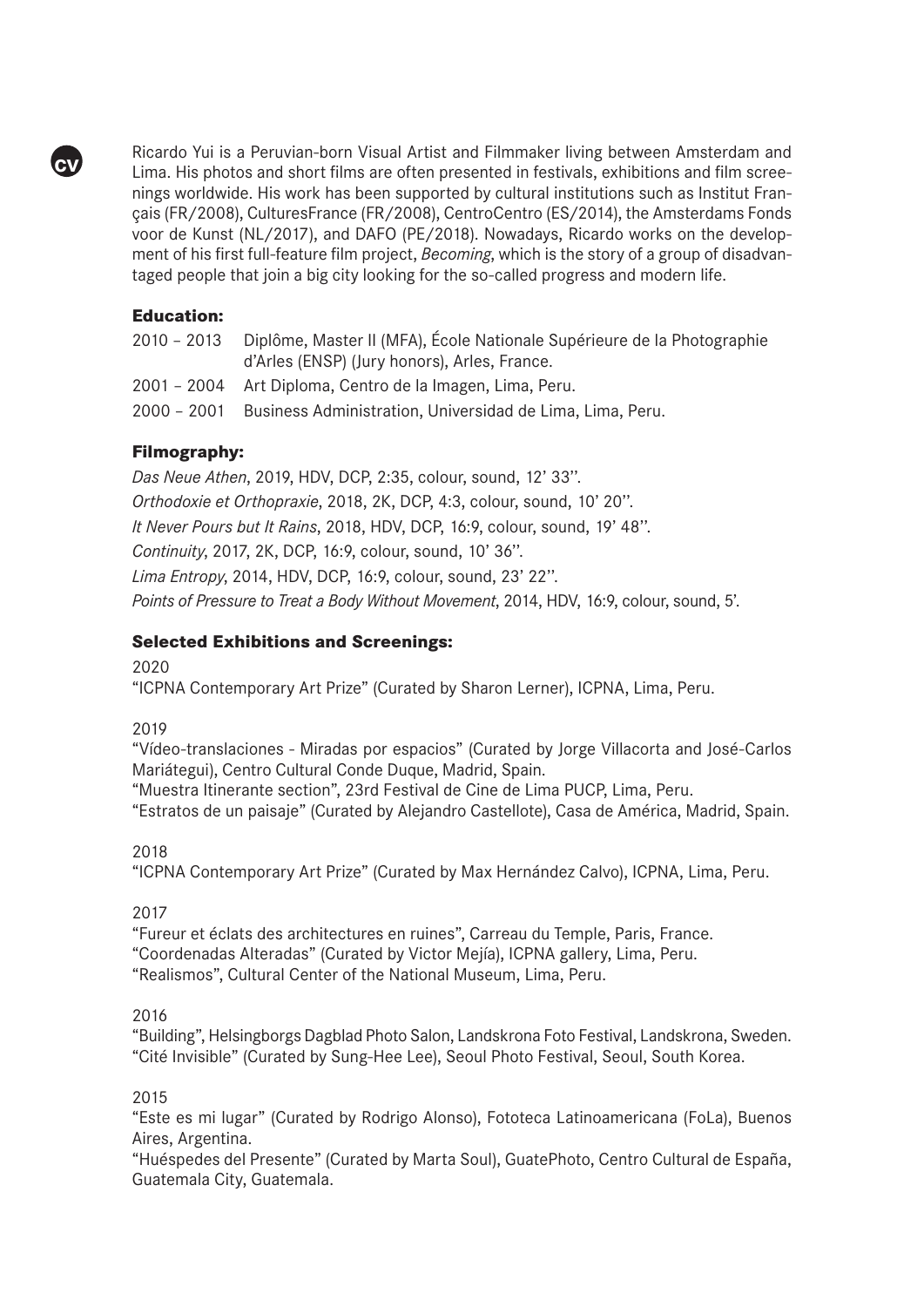#### 2014

"PhotoOff" (Curated by Mónica Santos), Bellevilloise, Paris, France.

"Huéspedes del Presente" (Curated by Marta Soul), CentroCentro, Madrid, Spain.

"Territorios de la Imagen, Ayer y Hoy" (Curated by Jorge Villacorta), Casa Rimac, Lima, Peru.

"BIM, Bienal de la Imagen en Movimiento" (Curated by José-Carlos Mariátegui), Buenos Aires, Argentina.

"Sesión Perú" (Curated by Kinua Argazki Elkartea), Begira Photo Festival, Museum of Art and History, Durango, Spain.

"4° Salón Nacional de Fotografía", Juan Pardo Heeren Gallery, ICPNA, Lima, Peru.

"Entropía Limeña" (Curated by Carlos Caamaño) Lima Biennale of Photography, L'Imaginaire, Alliance Française, Lima, Peru. (SOLO)

"¿Y qué diría el Mar?" (Curated by Florencia Portocarrero), Asia Golf Club, Lima, Peru. "Cambio de Guardia" (Curated by Carlos Caamaño), Art Lima, Lima, Peru.

#### 2013

"Lima 130K" (Curated by Carlos Caamaño), 60 Wall Gallery, Deutsche Bank, New York, USA. "Crossing by a New Time" (Curated by Ren Yue & Eric Aupol), Lishui Photo Festival, Lishui, China. "Lima 130K" (Curated by Carlos Caamaño), Cervantes Institute, New York, USA.

"NEU/NOW Festival" (Curated by Paula Crabtree et Anthony Dean), De Brakke Grond, Amsterdam, The Netherlands.

"MusraraMix Festival" (Curated by Avi Sabag), Jerusalem, Israel.

"Échappées Belles" (Curated by Florence Maille et Paul Pouvreau), Chapelle Sainte Anne, Arles, France.

"Ciudades Paralelas" (Curated by Carlos Caamaño), L'Imaginaire, Alliance Française, Lima, Peru.

#### 2012

"Collection Jan Mulder" (Curated by Jorge Villacorta), Les Rencontres d'Arles, Arles, France. "Bäzär, un cabinet de curiosités photographiques" (Curated by Nicolas Havette), Le Magasin de Jouets Gallery, Arles, France.

"WIP" (Curated by Emeric Glayse), Église Saint Julien, Arles, France.

"Regards Croisés", (Curated by Pascaline Zarifian) Wall 30, Paris, France.

#### 2011

"Et si Demain" (Curated by Galerie Miniature), Jeune Création Gallery, Paris, France.

"Première Rencontre", (Curated by Pascaline Zarifian), Wall 30, Paris, France.

"Fragmentos Urbanos" (Curated by Elisa Ganivet), TWR, Berlin, Germany.

#### 2010

"Histórias de Mapas, Piratas e Tesouros" (Curated by Eduardo Brandão et Cia. de Foto), II São Paulo Latin American Photography Forum, Itaú Cultural, São Paulo, Brazil.

"Espacios Intermedios", Luis Miró Quesada Garland Gallery, Lima, Peru. (SOLO)

"XIII Pasaporte para un Artista", Prize Exhibition, C.C. PUCP, Lima, Peru.

"Epicentro" (Curated by Roberto Huarcaya), Larcomar, Lima, Peru.

#### 2009

"Regards Croisés" (Curated by Laetitia Talbot), PhotoQuai, Biennale of Contemporary Photography, The Quai Branly Museum, Paris, France.

"Les Ateliers SNCF", Mirafoto Photo Festival, El Ojo Ajeno Gallery, Lima, Peru. (SOLO)

### 2008

"XI Pasaporte para un Artista", Prize Exhibition, C. C. PUCP, Lima, Peru. "Tiempos Interrumpidos", Le Carré d'Art, Alliance Française, Lima, Peru. (SOLO)